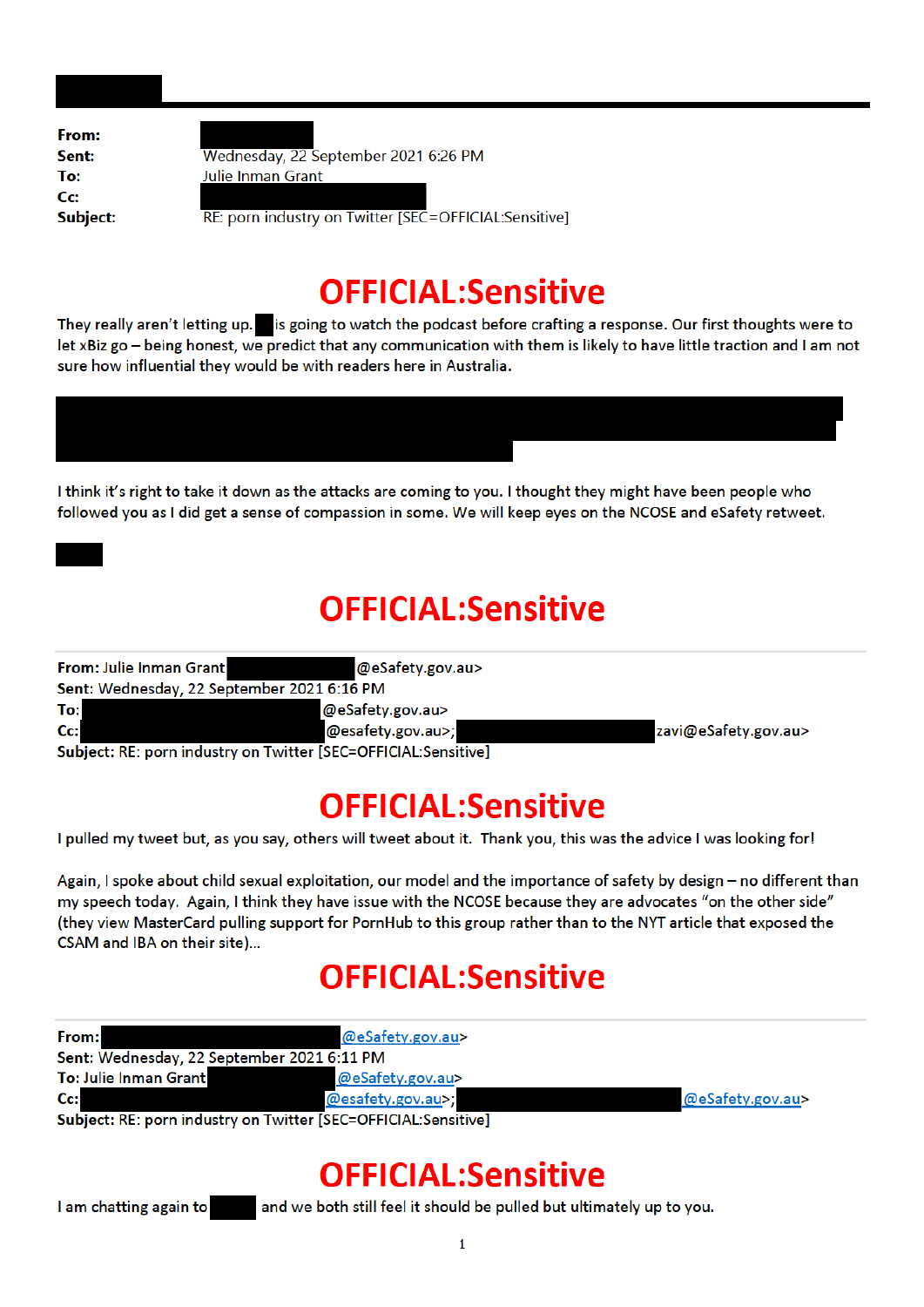Thanks Julie and sorry you are being attacked on this.

# **OFFICIAL:Sensitive**

| <b>From: Julie Inman Grant</b>                                  | @eSafety.gov.au>  |                     |
|-----------------------------------------------------------------|-------------------|---------------------|
| Sent: Wednesday, 22 September 2021 6:08 PM                      |                   |                     |
| To:l                                                            | @eSafety.gov.au>  |                     |
| $Cc$ :                                                          | @esafety.gov.au>; | $@$ eSafety.gov.au> |
| Subject: RE: norn industry on Twitter [SEC-OEEICIAI: Sensitive] |                   |                     |

**Subject:** RE: porn industry on Twitter [SEC=OFFICIAL:Sensitive]

## **OFFICIAL:Sensitive**

Thanks . No, none of this comments are true and they are not "my" followers – they are activists in the US porn industry. We can touch base on this tomorrow, thanks. Julie

## **OFFICIAL:Sensitive**

| From:                                      | @eSafety.gov.au>                                               |                  |
|--------------------------------------------|----------------------------------------------------------------|------------------|
| Sent: Wednesday, 22 September 2021 6:06 PM |                                                                |                  |
| To: Julie Inman Grant                      | @eSafety.gov.au>                                               |                  |
| $Cc$ :                                     | @esafety.gov.au>;                                              | @eSafety.gov.au> |
|                                            | Subject: RE: porn industry on Twitter [SEC=OFFICIAL:Sensitive] |                  |
| Importance: High                           |                                                                |                  |

## **OFFICIAL:Sensitive**

Hi Julie,

Thank you. You have raised a number of issues here that I will respond to tomorrow but in the meantime, I would strongly recommend that you do not reply to any of these and also if you feel so, I would consider removing the post. NCOSE will still be promoting your podcast of course, but we don't need your promotion at this point. The comments are extremely concerning if they are true (and if these are your personal followers, it's a good indication to say that we should be concerned about NCOSE and our link to them). Also, given the time zone, it's probably better to act now before the international folk are in full swing of their day?

Interestingly, there has been no negative comments on eSafety re‐post from NCOSE. The only comment is from NCOSE so I would consider leaving that for now. It has no commentary promoting NCOSE in any way and is a simple re‐tweet.

I have also asked to keep an eye on this if anything further develops.

will have a draft reply for xBiz for us tomorrow.

# **OFFICIAL:Sensitive**

| <b>From:</b> Julie Inman Grant             | @eSafety.gov.au> |
|--------------------------------------------|------------------|
| Sent: Wednesday, 22 September 2021 4:03 PM |                  |
| To:l                                       | @eSafety.gov.au> |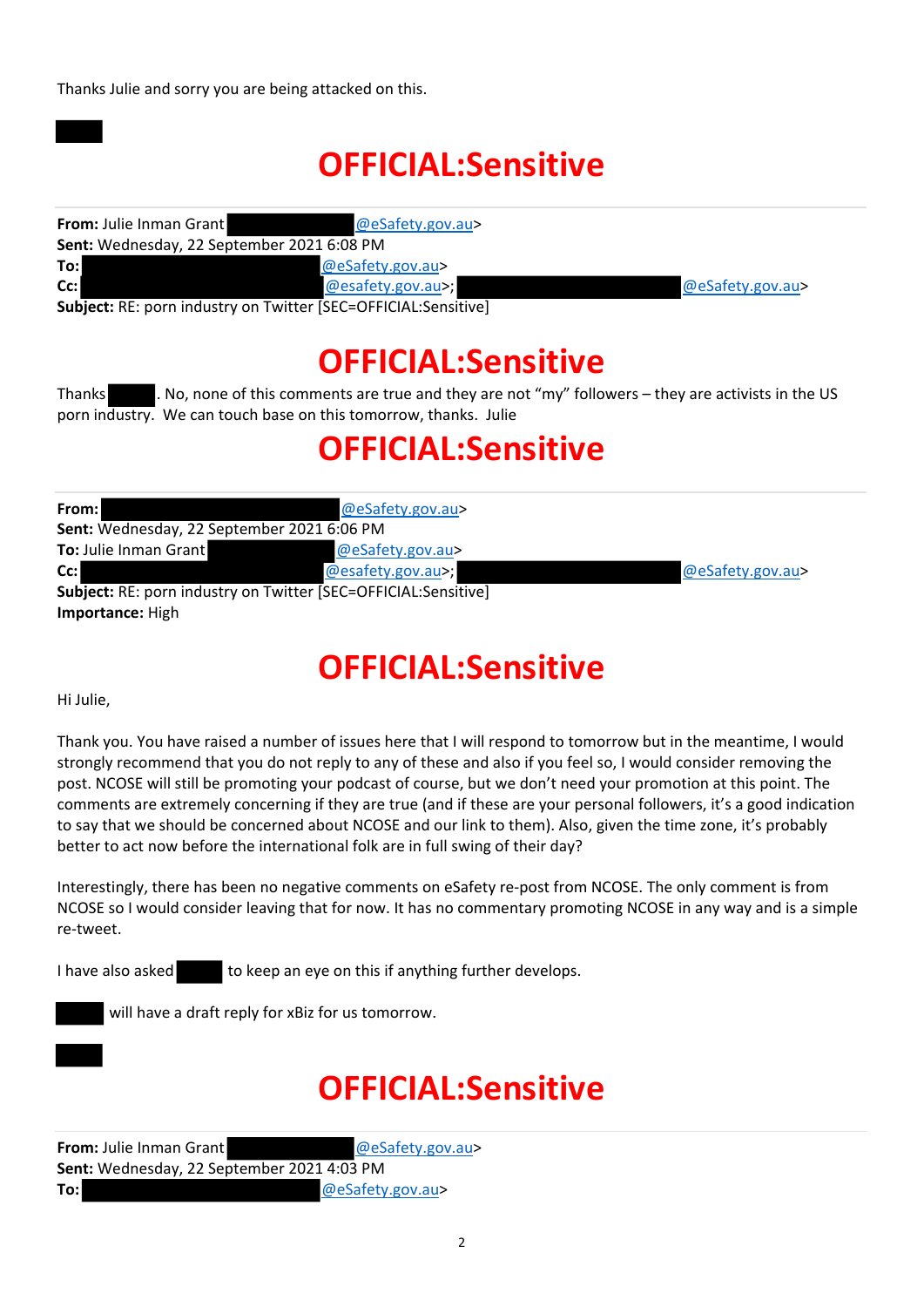**Subject:** RE: porn industry on Twitter [SEC=OFFICIAL:Sensitive]

#### **OFFICIAL:Sensitive**

Hi – If Meltwater isn't tracking the @tweetinjules handle, it should because me as a person and me as the eSafety Commissioner and my twitter handle are one in the same. I don't use this handle to tweet my personal opinions – pretty much everything I tweet is related to this role. So, if this is the distinction being made, that is a policy change and is consistent with how , the first eSafety Commissioner ran his twitter profile as well.

As the eSafety Commissioner, people will continue to tweet at me as an individual, particularly those who have a gripe, so I think to manage the overall brand and reputation of @esafetyoffice, this needs to be considered too. As I know you will agree, social is an important overall part of our comms strategy so if isn't tracking this for now (and she is usually pretty well across this), we might look at other ways to create this situational awareness?

Now that these new powers and the AV road map have put us – as an Office – squarely in the midst of the "porn wars", we'll have to steel ourselves a bit but we'll also need think about ways we combat mis‐truths or misinformation and to say we oppose LGBTIQ+ education – when we have materials on our website and I just did that very open interview with Joy FM – I would have thought that would be another indirect but credible way to counter this kind of allegation without engaging directly with the individual tweeters.

Yes, this podcast was done in July and only came out now – I don't generally rely on Wikipedia entries but part of the invitations process should include doing that due diligence on the organisations that ask me to speak or do an interview or podcast. There were no undertones of religion or morality in the interview – I merely talked about our role. This does not constitute an endorsement of any particular organisation.

In any case, I just want to know that you and the team are across all of this and taking a firm role in thinking about management of this now, and into the future – I think this will become our "new reality" but I don't want it to undermine all the really important work the team has been doing in so many areas.

Thanks, and happy to discuss!

Julie

## **OFFICIAL:Sensitive**

| From: I                                                                | @eSafety.gov.au>  |                  |
|------------------------------------------------------------------------|-------------------|------------------|
| <b>Sent:</b> Wednesday, 22 September 2021 3:45 PM                      |                   |                  |
| <b>To:</b> Julie Inman Grant                                           | @eSafety.gov.au>  |                  |
| $Cc$ :                                                                 | @esafety.gov.au>; | @eSafety.gov.au> |
| <b>Subject: RE: porn industry on Twitter [SEC=OFFICIAL: Sensitive]</b> |                   |                  |

## **OFFICIAL:Sensitive**

Hi Julie,

Sorry, I have not seen this. As mentioned before, we don't receive alerts on your personal Twitter. What I did see was a post this morning around the NCOSE event in XBiz. I was in a meeting with and at the time. I showed them immediately and **let me know she was going to be speaking with you and would alert you.** 

I looked into this social media post this morning and saw it had next to no traction. I haven't been made aware of any escalation.

I don't know enough about this without further investigation to offer advice. I looked into this earlier because this podcast/interview did not go via media or invites – although we had one for CESE back in early July so it's quite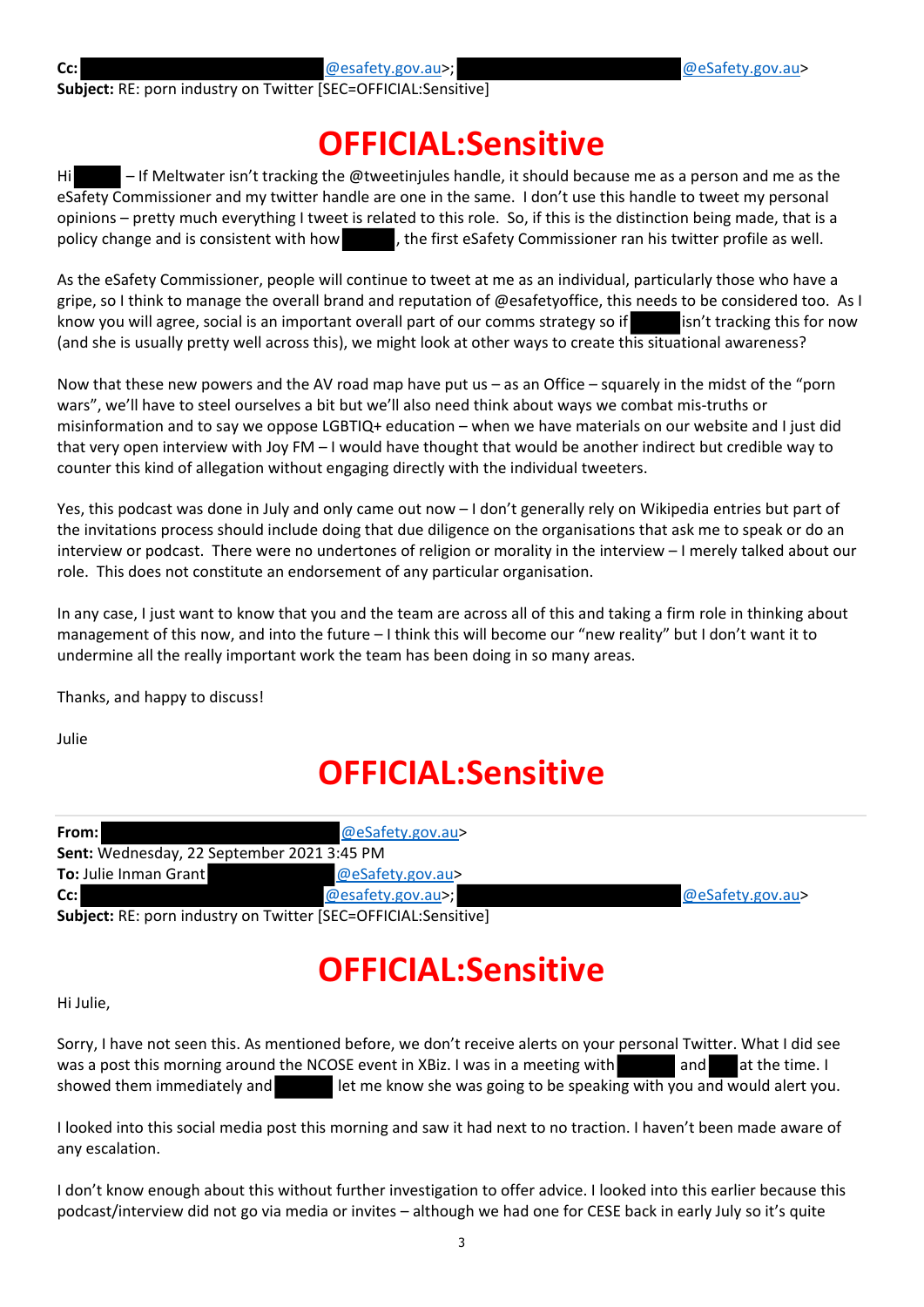possible I was on leave when it was going through the invitations discussion. The CESE event was offering payment for presentations so I remember that being an issue.

We did a hunt on NCOSE. I know that we have participated with them before as I remember has spoken of them. This is what you get when you search them. Is this accurate? Who recommended that we do this? Was due diligence done?



However, with regard to the article, I have discussed this as a media team and feel that the comment around the intention of the Act is inflammatory and we will prepare a response.

## **OFFICIAL:Sensitive**

| From: Julie Inman Grant                    | @eSafety.gov.au>                                           |                  |
|--------------------------------------------|------------------------------------------------------------|------------------|
| Sent: Wednesday, 22 September 2021 3:18 PM |                                                            |                  |
| To:l                                       | @eSafety.gov.au>                                           |                  |
| Cc:                                        | @esafety.gov.au>;                                          | @eSafety.gov.au> |
|                                            | Subject: porn industry on Twitter [SEC=OFFICIAL:Sensitive] |                  |

#### **OFFICIAL:Sensitive**